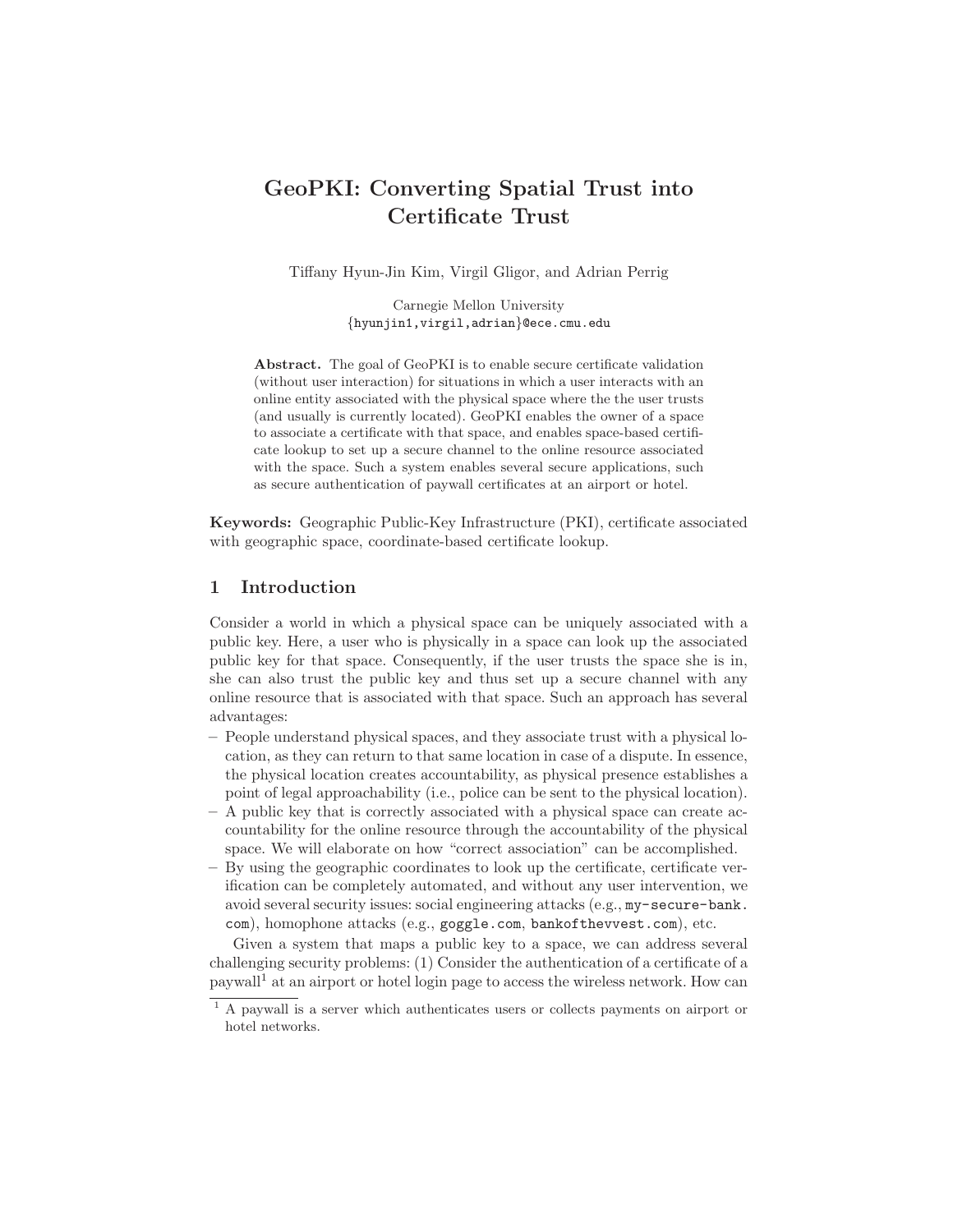a mobile device verify that the certificate offered by the login page is indeed from the local entity and not from an evil twin access point? Association of a public key with a space will address this issue, as the unique certificate that is associated with a space can be used to establish a secure connection. (2) Consider accessing the web page associated with the bank the user is currently at via SSL/TLS. Using the public key associated with the local space can assist establishment of a secure connection. (3) Consider a wireless payment protocol at a shop, where a shopper's cell phone implements a digital wallet. In this case, the certificate associated with the local space can be used to set up the secure connection with the payment infrastructure.

In this paper, we design and analyze GeoPKI, a system that associates public keys with physical spaces. GeoPKI is a geography-based Public-Key Infrastructure extension that (1) creates a hierarchy of digital certificates that maps public keys to both entities and geographic locations, (2) securely stores these certificates in append-only public repositories, and (3) revokes them if needed. Note that our public repositories offer a service that can prevent equivocation,<sup>2</sup> in the same vein as recent proposals for public log servers  $[1, 5, 8]$ .

It may appear that current PKIs could achieve similar properties by adding 3D coordinates to certificates. However, such an approach cannot provide geographic coordinate-based lookups and thus fails to efficiently detect situations in which the same physical space is claimed by multiple entities. Furthermore, Certificate Authorities (CAs) lack global name-space resolution, even for current domain names. For name resolution, DNS-based Authentication of Named Entities (DANE) is a promising approach that provides additional information about cryptographic credentials associated with the domain [3]. However, we still need a 3D data structure to map a physical space to a key. In this paper, we focus on designing such a 3D data structure that is efficient not only for certificate storage and retrieval, but also for certificate validation.

The contribution of this paper is to propose and study an environment where users can perform a certificate lookup based on geographic coordinates and obtain a hierarchy of certificates that are associated with that space. We explore the security and trust establishment implications, and find that several current, challenging problems are addressed by our GeoPKI framework.

## 2 Problem Definition

In this paper, we explore how to associate a public key with a physical space, and use this association to help users validate online resources. This approach assumes a service for certificate lookups based on geographic coordinates.

<sup>&</sup>lt;sup>2</sup> In equivocation, an entity provides different answers to different queries; preventing equivocation thus means that the same query always results in the same response in a globally consistent manner.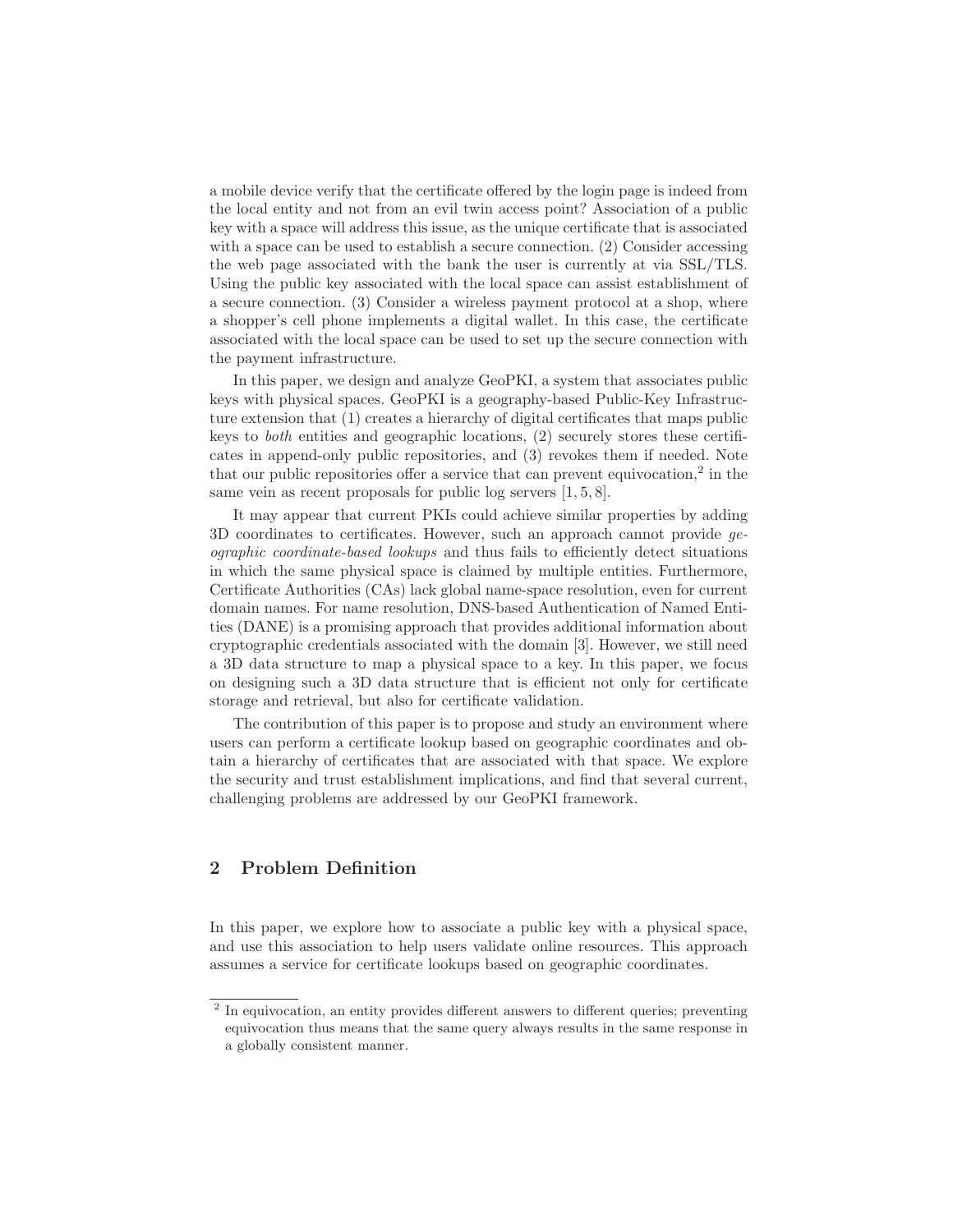#### 2.1 Desired Properties

- 1. Correct location-to-certificate association. The data structure of GeoPKI should contain correct information in order to prevent an entity who does not own a space from associating a certificate with that space.
- 2. Response integrity. We seek globally consistent query replies, such that two different queries for the same coordinates yield the same correct response (assuming that the database has not been updated between the queries), thus preventing equivocation.<sup>2</sup>
- 3. Availability. Querying and retrieving digital certificates associated with a 3D space should be simple and efficient. The service should remain available even in the case of a DDoS attack.
- 4. Efficient validation. The data structure of GeoPKI should enable efficient validation of query results, including results for non-existing database entries.

#### 2.2 Assumptions

We assume that users know their correct geographic location, both indoor and outdoor. Several efforts are currently under way to provide accurate indoor localization, such as Qualcomm's system, which combines several sensor modalities to achieve accurate (on the order of 1 meter) indoor localization.<sup>3</sup> We also assume that GPS and location spoofing attacks can be addressed by combining localization methods with three sources of information: (1) the position of known landmarks that are detectable and that users frequently pass by (e.g., location of a home, office, restaurant, or grocery store), (2) the use of inertial navigation, and (3) the use of path constraints such as road maps or walls [7]. If these approaches are used in concert, location spoofing would need a sophisticated local attacker to divert a user. Moreover, methods for secure localization are under active investigation [11]. Therefore, we assume that it is possible for future systems to become resilient to location spoofing.

We assume the presence of a publicly accessible append-only log service that keeps track of changes to GeoPKI certificates and makes all changes publicly visible, similar to Certificate Transparency [1] and Sovereign Keys [5]. This public log reduces the level of trust we need to place in the operator of the GeoPKI service, without requiring trusting the log service except for providing availability of the information. As the log can be publicly validated, any divergence from correct operation can be publicly proven. We assume that current map operators or large-scale Internet businesses would host the GeoPKI service. We also assume that a client has the correct public key of the GeoPKI service, and that the private keys of entitities and CAs are secure.

#### 2.3 Attacker Model

We consider an adversary whose main goal is to associate his own public key with a space that is occupied and owned by someone else. An adversary has the following properties:

 $^3$  http://www.qualcomm.com/about/research/projects/indoor-positioning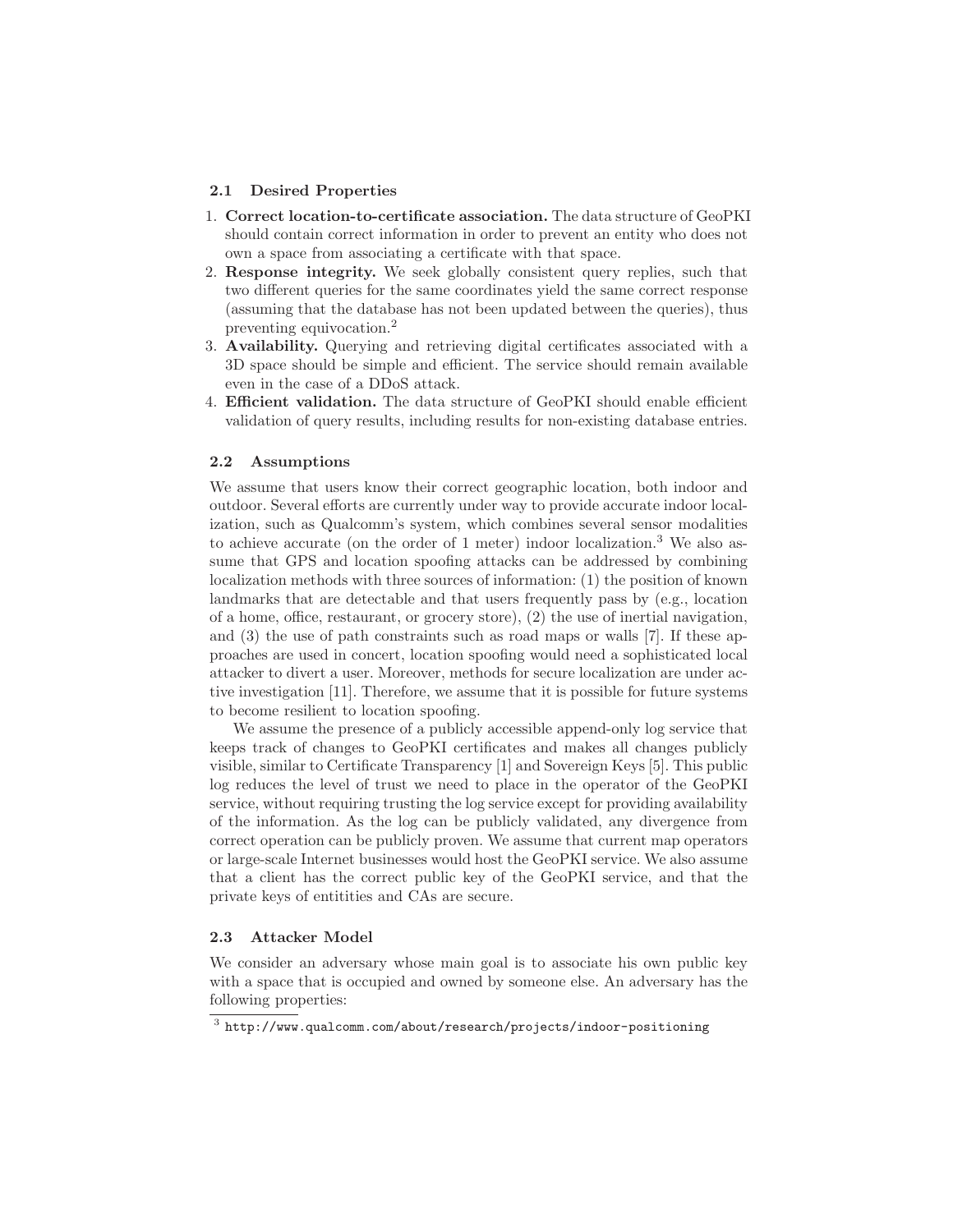- Control of network communication: An adversary may control all network communication, including dropping, eavesdropping, and manipulating packets. However, we do assume that the network provides availability for communication (i.e., we consider DoS attacks as outside the scope of this paper).
- Physical presence: An adversary may be physically present at a victim's location.

## 3 GeoPKI Overview

Before discussing the details, we briefly provide an overview of GeoPKI. More specifically, we explain (1) how an entity can register a certificate containing geographic information, (2) how a user can search for a certificate at a given location, and (3) how the retrieved certificate can be used for validation.

Registration. Alice owns some physical space and generates her own publicprivate key pair. She then acquires a self-signed or CA-signed certificate for GeoPKI, which includes the coordinates of her physical space. In essence, a certificate for GeoPKI not only associates her public key with her name (i.e., URL of the associated online entity), but also binds her public key to her physical space. Then Alice contacts a public append-only Log Server (LS) [1, 5] to record her certificate for the claimed physical space. Note that the LS's public appendonly feature reduces trust in the GeoPKI database, since any change to an entry is logged; as a result, entities can query past certificates and verify the history of key changes, as presented in Certificate Transparency [1] and Sovereign Keys [5].

After logging Alice's request, the LS signs Alice's certificate as a proof that her claimed space has been recorded. With LS's signature, Alice contacts the public GeoPKI database, which maintains a Merkle hash tree for integrity. Alice requests to register her certificate. The GeoPKI database then (1) verifies LS's signature on Alice's certificate, (2) records Alice's certificate, and (3) updates its Merkle hash tree.

Note that the GeoPKI database assigns a cooling period (e.g., 1 week) to prevent an attacker from filing an incorrect registration. As long as no other entity attempts to revoke Alice's registration request, her certificate becomes publicly accessible after the cooling period.



**Fig. 1.** Registration of Alice's certificate to the GeoPKI database.  $(K_E, K_E^{-1})$  represents a public-private key pair of an entity E.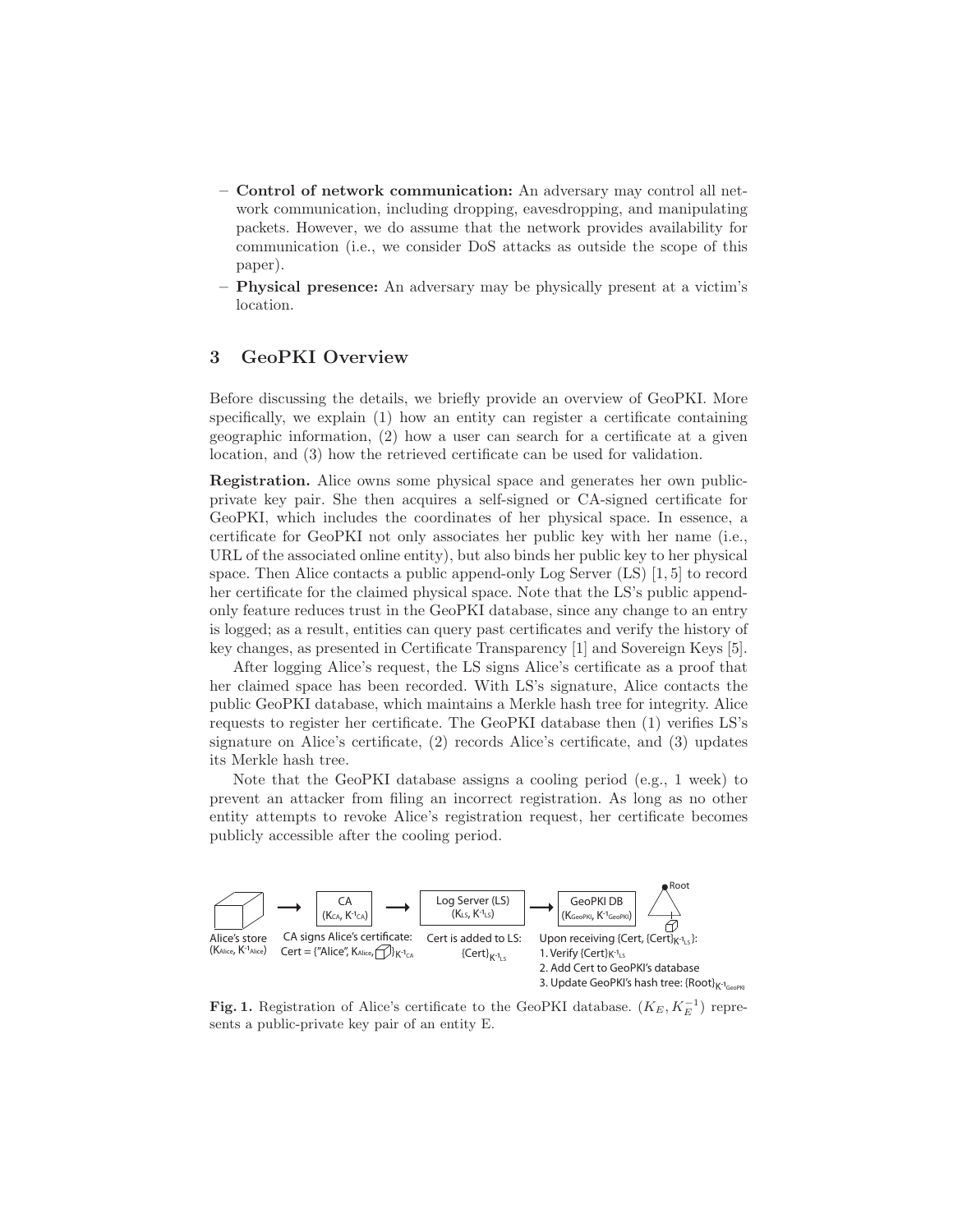**Certificate Lookup.** When Bob wants to access the resource  $R$  that is associated with Alice's physical space, Bob's browser queries the public GeoPKI database which is hosted by current map providers or a large-scale Internet business. If an entry exists for the queried physical space, the database returns the GeoCert, which contains Alice's name, public key, and self-signed or CA-signed certificate, along with the signed root hash value of the updated Merkle hash tree  $(\lbrace Root \rbrace_{K_{GeoPKI}^{-1}})$  and the intermediate hash values that are needed to verify Alice's certificate.

The GeoPKI database prevents equivocation as follows: The database maintains a Merkle hash tree over all the entities, including Alice's. As a result, changes in stored certificates result in changes in the root value, and the browser can detect equivocation with inconsistent root values. The signed hash tree root value also enables public defamation in situations where inconsistent root values were signed during a time period when only a single tree was valid.

Use of Certificates. Upon retrieving the GeoCert for Alice's physical space, Bob's browser can verify the name (URL), geographic location, and Alice's public key (by comparing the root hash value with the hash computation over Alice's certificate and the provided intermediate hash values). Bob can now trust that he obtained the correct certificate associated with Alice's location.

## 4 GeoPKI Public Database Structure

In this section, we describe the 3D data structure that can map physical space to a cryptographic credential.

We describe how 3D-geographic spaces can be expressed for efficient querying and retrieval. We base our data structure on a combination of

 $- k$ -d trees  $(k = 3)$  for simplified querying of 3D spaces (desired property 1), – Merkle hash trees for integrity validation (desired property 2).

Although other data structures exist for geographic space queries [2, 6, 12], we propose the 3D data structure for GeoPKI for efficient integrity validation using Merkle hash trees.

We represent the globe by a unit cube where the globe radius is normalized to one unit. Hence, the scale between the physical object (on the globe) and the geocentric Cartesian coordinate system is dictated by the normalized globe radius.<sup>4</sup> Rather than using a standard geodetic system such as WGS 84, we apply this normalization to simplify the data structure. Figure 2 illustrates the Cartesian coordinates of the globe's unit cube. Note that the globe is repositioned so that the equator lies along the horizontal line of  $(-1,0,0)$  through  $(1,0,0)$ . We assume a publicly available application that translates a set of GPS coordinates into our geocentric Cartesian coordinates and vice versa.

Table 1 shows the fields of an intermediate node  $(N_i)$  in the GeoPKI's k-d tree.

<sup>4</sup> http://resources.esri.com/help/9.3/arcgisengine/dotnet/ b0e91ce8-c180-47dc-8323-06cac5d77064.htm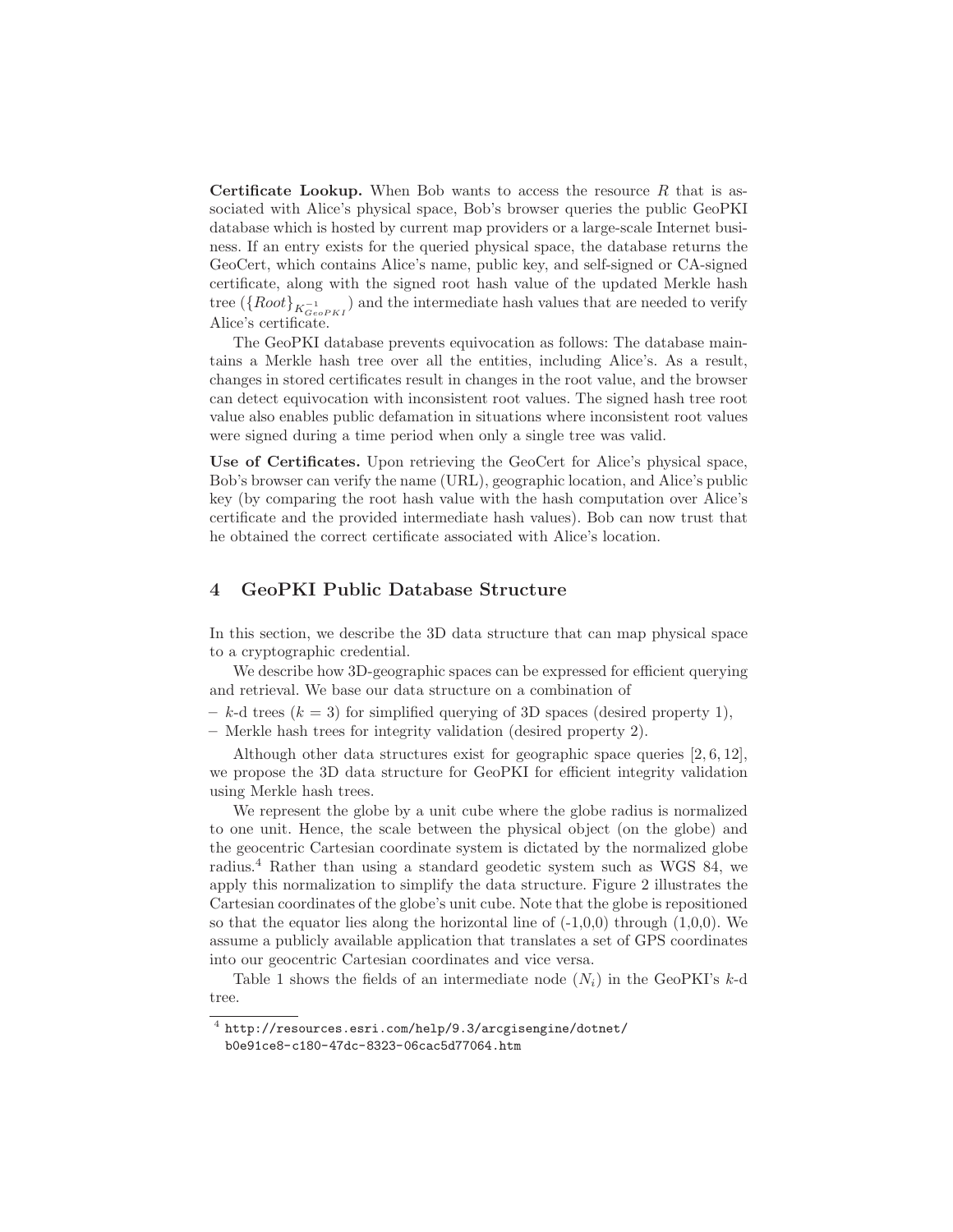



Fig. 2. Cartesian coordinate system for the globe.

Fig. 3. GeoPKI's 3D data structure.

Table 1. Fields of an intermediate node in GeoPKI's 3D data structure (k-d tree). Each node represents a cuboid in the GeoPKI data structure. This table describes the fields that node  $N_i$  contains  $(i \in \{0,1\}^*)$ .

| Field     | Description                                                                                      |
|-----------|--------------------------------------------------------------------------------------------------|
| $ptr_i^l$ | pointer pointing to $N_i$ 's left-child cuboid $N_{i0}$                                          |
| $ptr_i^r$ | pointer pointing to $N_i$ 's right-child cuboid $N_{i1}$                                         |
| $S_i$     | $\{(x_i, y_i, z_i), l_i, w_i, h_i\}$ : set of numbers that uniquely identifies the geo-          |
|           | graphic boundaries of $N_i$                                                                      |
|           | $(x_i, y_i, z_i)$ a base coordinate of the cube, which we define to be the left-lowest-forefront |
|           | vertex of the cuboid                                                                             |
|           | $l_i, w_i, h_i$ length, width, height of the cuboid $N_i$                                        |
| $H_i$     | Merkle hash value of node $N_i$ , namely $H_i = H(H_{i0}  H_{i1})$                               |

**Initialization.** Initially, the k-d tree of the globe  $(T)$  contains only 1 node N:  $[ptr_{\emptyset}^l,ptr_{\emptyset}^r, S_{\emptyset}, H_{\emptyset}]$  where

- $p t r_{\emptyset}^l$  and  $p t r_{\emptyset}^r$  are set to be  $\emptyset$ ,
- $-\overline{S_{\emptyset}}$ , which is  $\{(x_{\emptyset}, y_{\emptyset}, z_{\emptyset}), l_{\emptyset}, w_{\emptyset}, h_{\emptyset}\}\)$ , is set to be  $\{(-1,-1,-1), 2, 2, 2\}$ , and
- $H_{\emptyset}$  is set to  $\emptyset$ .

Consider entity  $(E_j)$  located at some physical space  $(PS_j)$  that requests a GeoPKI certificate (or GeoCert) at that location. During the search, subdivision into successively smaller cubes is performed until the subdivision results in a cube that is small enough to accommodate *only*  $E_i$ 's physical space. Here are three iterative steps that describe the order of the subdivision:

**Step**  $3n - 2$  ( $n > 0$ ). The current cube  $(N_i)$  is subdivided along the horizontal split as shown in Figure 3, generating two equal-sized rectangular cuboids: one below the horizontal split  $(N_{i0})$  and one above the horizontal split  $(N_{i1})$ . At this point, the k-d tree gets updated with two additional children nodes: a left child  $(N_{i0})$  and a right child  $(N_{i1})$  of  $N_i$ . Also,  $N_i$ 's fields are updated. The values for  $N_{i0}$ ,  $N_{i1}$ , and the updated  $N_i$  are shown in column 3 of Table 2. For Step 1 (when  $n = 1$ ),  $S_0 = \{(-1, -1, -1), 2, 2, 1\}$  and  $S_1 = \{(-1, -1, 0), 2, 2, 1\}.$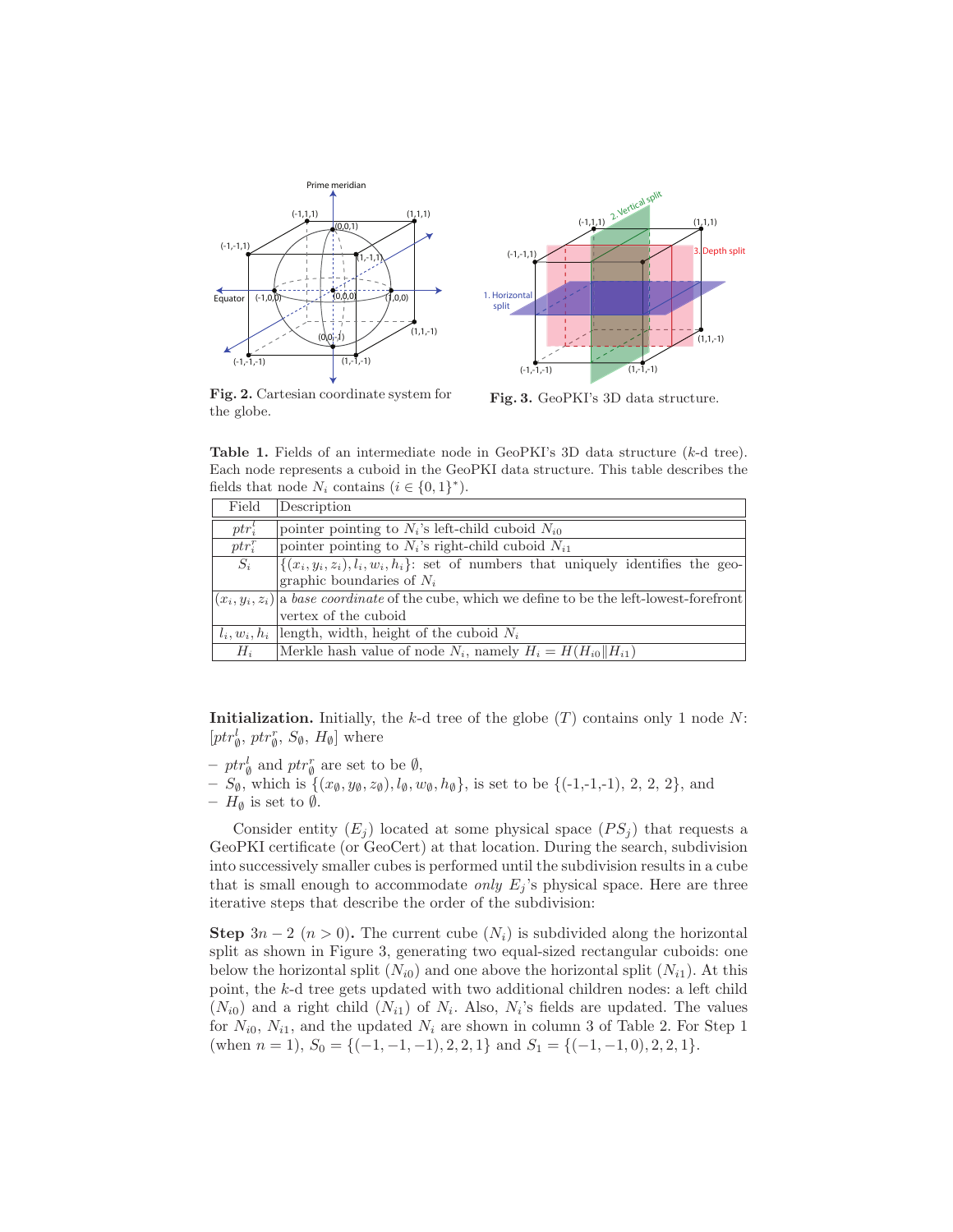| <b>Table 2.</b> Values of GeoPKI data structure nodes when the k-d tree splits. This table            |  |
|-------------------------------------------------------------------------------------------------------|--|
| shows the values of $N_i$ 's left child $N_{i0}$ (rows 2–8) and right child $N_{i1}$ (rows 9–15) when |  |
| $N_i$ splits during Step $3n-2$ (column 3), Step $3n-1$ (column 4), and Step $3n$ (column             |  |
| 5), where $n > 0$ . This table also shows how $N_i$ 's fields are updated after the split.            |  |

| Node               | Field                  |                          | Step $3n-2$                       | Step $3n-1$       | Step $3n$                                                                                                                                       |
|--------------------|------------------------|--------------------------|-----------------------------------|-------------------|-------------------------------------------------------------------------------------------------------------------------------------------------|
| $\mathcal{N}_{i0}$ | $ptr'_{i0}$            |                          | Ø                                 | (/)               | Ø                                                                                                                                               |
|                    | $ptr_{i0}^r$           |                          | Ø                                 | Ø                 | Ø                                                                                                                                               |
|                    |                        | $(x_{i0},y_{i0},z_{i0})$ | $(x_i, y_i, z_i)$                 | $(x_i, y_i, z_i)$ | $(x_i,y_i,z_i)$                                                                                                                                 |
|                    | $S_{i0}$               | $l_{i0}$                 | $l_i$                             | $\frac{l_i}{2}$   | $l_i$                                                                                                                                           |
|                    |                        | $\boldsymbol{w}_{i0}$    | $\boldsymbol{w}_i$                | $w_i$             | $\frac{W_i}{2}$                                                                                                                                 |
|                    |                        | $h_{i0}$                 | $\frac{\frac{h_i}{2}}{\emptyset}$ | $h_i$             | $h_i$                                                                                                                                           |
|                    | $\overline{H}_{i0}$    |                          |                                   | Ø                 | Ø                                                                                                                                               |
| $\mathcal{N}_{i1}$ | $ptr^l_{i1}$           |                          | Ø                                 | Ø                 | Ø                                                                                                                                               |
|                    | $ptr_{i1}^r$           |                          | Ø                                 | Ø                 | Ø                                                                                                                                               |
|                    |                        |                          |                                   |                   | $\frac{(x_{i1},y_{i1},z_{i1})\left (x_i,y_i,z_i+\frac{h_i}{2})\right (x_i+\frac{l_i}{2},y_i,z_i)\left (x_i,y_i+\frac{w_i}{2},z_i)\right }{l_i}$ |
|                    | $S_{i1}$               |                          |                                   |                   |                                                                                                                                                 |
|                    |                        | $w_{i1}$                 | $w_i$                             | $w_i$             | $\frac{W_i}{2}$                                                                                                                                 |
|                    |                        | $h_{i1}$                 | $\frac{h_i}{2}$                   | $h_i$             | $h_i$                                                                                                                                           |
|                    | $\overline{H}_{i1}$    |                          | $\overline{\emptyset}$            | Ø                 | Ø                                                                                                                                               |
| $N_i$              | $ptr_i^l$<br>$ptr_i^r$ |                          | $N_{i0}$                          | $N_{i0}$          | $N_{i0}$                                                                                                                                        |
|                    |                        |                          | $N_{i1}$                          | $N_{i1}$          | $N_{i1}$                                                                                                                                        |
|                    |                        | $\overline{S_i}$         | $\overline{S}_{i1}$               | $S_{i1}$          | $S_{i1}$                                                                                                                                        |

Step  $3n - 1$  ( $n > 0$ ). When the subdivided cuboid is still bigger than the physical space  $(PS<sub>j</sub>)$  of the entity  $E<sub>j</sub>$  that is requesting a GeoCert, the subcuboid  $N_i$ , where  $PS_j$  belongs, gets equally divided along the vertical split as shown in Figure 3. Table 2's column 4 shows the field values of two children nodes  $(N_{i0}$  and  $N_{i1})$  and the values of the updated  $N_i$  when  $N_i$  is divided along the vertical split. For Step 2 (when  $n = 1$ ),  $S_{00} = \{(-1, -1, -1), 1, 2, 1\}$  and  $S_{01} = \{(0,-1,-1),1,2,1\}.$ 

**Step** 3n  $(n > 0)$ . When the subdivided cuboid is still bigger than the physical space  $(PS<sub>j</sub>)$  of the entity  $E<sub>j</sub>$  that is requesting a GeoCert, the sub-cuboid, where  $PS<sub>j</sub>$  belongs, gets equally divided along the depth split as shown in Figure 3. Table 2's column 5 illustrates the updated field values for  $N_{i0}$ ,  $N_{i1}$ , and  $N_i$ when  $N_i$  is divided along the depth split. For Step 3 (when  $n = 1$ ),  $S_{000} =$  $\{(-1,-1,-1),1,1,1\}$  and  $S_{001} = \{(-1,0,-1),1,1,1\}.$ 

Assignment. The three steps repeat until the subdivided cuboid can only fit  $E_j$ 's physical space  $PS_j$ . In this case, the following values are assigned to the leaf node  $(N_i)$  of the k-d tree:

- $URL<sub>j</sub>$  is the URL/name of  $E<sub>j</sub>$ .
- $K_j$  is the public key of  $E_j$ .
- $Cert<sub>j</sub>$  is  $E<sub>j</sub>$ 's CA- or self-signed certificate, which contains  $K<sub>j</sub>$  and  $PS<sub>j</sub>$ 's spatial coordinates. (Section 5.1 describes various certificate types with different security levels for  $Cert_i$ .)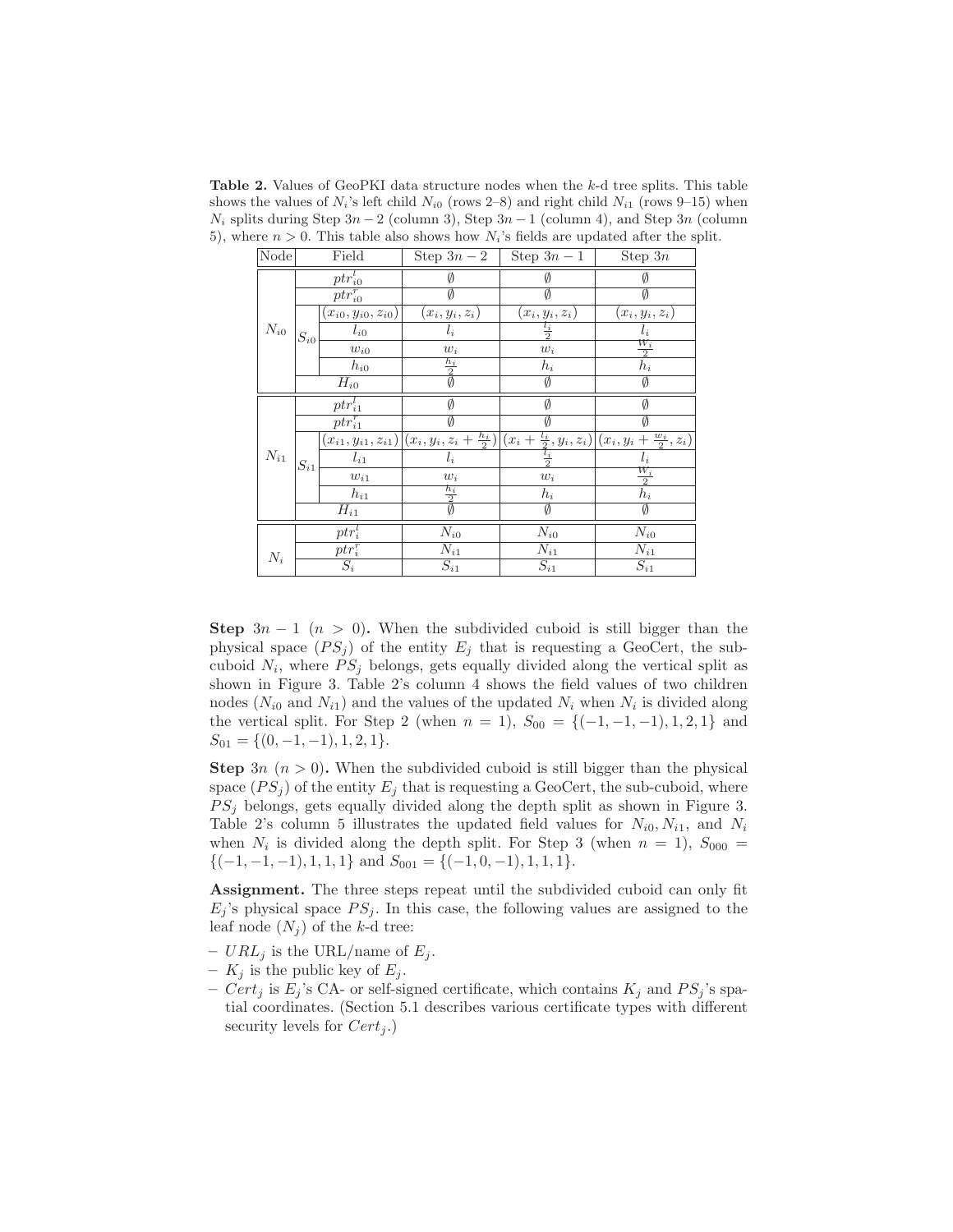$- ptr_{T'}$  is the pointer to the new k-d tree  $(T')$ , in case  $E_j$  sublets  $PS_j$  to other entities. For example,  $E_j$  can be the Mall of America which contains over 520 stores. In this case,  $E_j$  constructs a separate k-d tree for the stores inside the mall, where  $N$  of the Initialization Step becomes  $N_j$  and continues the subdivision steps until each individual store acquires (at least) 1 leaf cuboid.

Upon creating a leaf node, the hash values of all intermediate nodes of the k-d tree need to be updated. Hash value construction starts from the leaf nodes (i.e., bottom of the  $k$ -d tree) and moves up until the root of the  $k$ -d tree (e.g., N) gets a new hash value assigned to  $H_{\emptyset}$ . For example, assuming that  $j = 110$ (i.e., after Step 3,  $E_j$  occupies N's left-child cube), here are the hash values that are updated for the k-d tree:

$$
H_{11} = H(H_j||H_{111}) \rightarrow H_1 = H(H_{10}||H_{11}) \rightarrow H_{\emptyset} = H(H_0||H_1)
$$

After assigning a new hash value to  $H_{\emptyset}$ , the GeoPKI database can construct a GeoCert for  $E_j$  which contains  $URL_j, K_j, Cert_j$ , the signed root hash value of the updated Merkle hash tree, and the appropriate intermediate hash values that are needed to verify  $H_i$ .

Hierarchical ownership. Alice, who runs a business, may own or rent a subspace of someone else's space, which can also be a subspace of someone else's space, etc. For example, Alice's Verizon store could be located in Mall of America (MOA), in the City of Bloomington, Minnesota, U.S.: Alice's Verizon store  $\in$  MOA  $\in$  Bloomington  $\in$  U.S. This example indicates that a space can be associated with multiple owners, resulting in hierarchical ownership. GeoPKI can represent the hierarchy of certificates using the hierarchical  $k$ -d tree structure as described above: Alice's business is a leaf node of MOA's k-d tree, which is also a leaf node of the City of Bloomington's k-d tree, which is a leaf node of Minnesota, etc. As a result, such a parent-child relationship of the hierarchical k-d tree structure supports the representation of hierarchical ownership.

Single entity spanning multiple cubes. It is possible that  $PS_j$  spans multiple cubes. For example, the mall has  $\blacksquare$  shape, and the upper right corner is acquired by another entity (with a different key). As a result, the mall spans three sub-cubes. Rather than acquiring three CA-signed certificates, one for each cube, GeoPKI allows  $E_j$  to only acquire a single certificate for  $PS_j$  such that three sub-cubes contain the same public key  $K_j$  and the same hash values  $H_j$ . The only different value among these three cubes would be  $S_i$ , which represents the boundaries of each cube.

## 5 GeoCert: GeoPKI Certificates

#### 5.1 Certificate Strength based on Trust Hierarchy

A certificate's security level depends on the signer's security level. For example, we envision that self-signed certificates would be a good starting point for early adopters of GeoPKI. However, for enhanced security and trust, we suggest that the following trust hierarchy is applied to indicate the certificate's security level: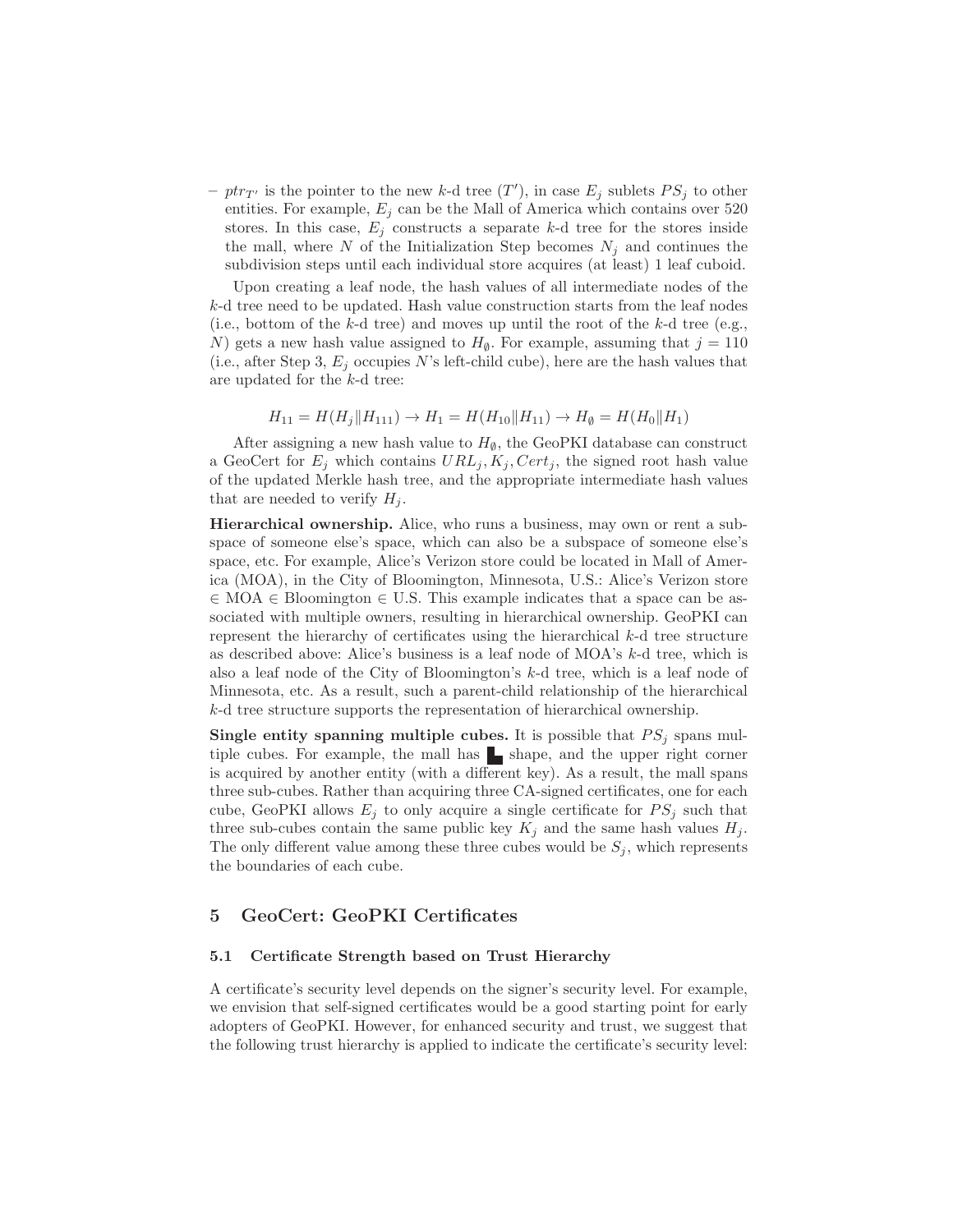- 1. Level 1: CA-EV-signed. The strongest and most trustworthy certificate is one that is signed with extended validation by a reputable Certificate Authority (CA) (e.g., Verisign). To acquire a Level 1 certificate, not only must an entity owner prove the association between a physical location and the entity (along with its public key), but the CA also needs to physically validate the association, for example by visiting the actual location of the entity. With a successful validation, the CA generates a  $CA$ - $EV$ -signed certificate.
- 2. Level 2: CA-LV-signed. The second strongest and most trustworthy certificate is one that is signed by a reputable CA with location validation. To acquire a Level 2 certificate, an entity owner must prove the association between a physical location and the entity (along with its public key). For example, a CA may require an entity to (physically) present a legal document, such as a property lease contract or a tax return, which proves the ownership of the space. In case of issuing an online certificate, the CA may validate the location by requesting the entity to provide the security code that is sent by a postal mail. After validating such an association, the CA generates a CA-LV-signed certificate.
- 3. Level 3: CA-signed. The third trustworthy certificate is one that is signed by a CA without proof of space ownership. Unlike Level 2 certificates, CAs only require an entity to submit its identity, public key, and its physical address via email to acquire a CA-signed certificate.
- 4. Level 4: self-signed. A self-signed certificate is created by the entity that owns the corresponding public key.

After acquiring one (or more) of the certificates in this hierarchy and obtaining a public Log Server's signature on the certificate(s), an entity can contact the GeoPKI database to acquire a GeoCert.

#### 5.2 GeoCert Format

In general, when an entity  $E_i$  acquires a cuboid with the geographic boundaries of  $S_i$  in GeoPKI's database, the GeoPKI database provides a GeoCert for  $E_i$  $(GeoCert<sub>i</sub>)$ , which is composed of :

- Name of the entity  $URL_i$ , its public key  $K_i$ , and  $S_i$ ,
- Self-, CA-, CA-LV-, and/or CA-EV-signed certificates  $Cert_i$ ,
- Signed root hash value of the GeoPKI's Merkle hash tree  $({Root}_{K_{GeoPKI}^{-1}})$ , and
- Intermediate hash values that are required to verify  $H_i$ .

However, there may be cases where  $GeoCert_i$  includes additional values, such as proprietor(s)' signature(s). For example,  $E_j$  can be a mall and  $E_i$  can be a store inside the mall. In this case,  $GeoCert_i$  contains  $E_j$ 's signature on  $Cert_i$ .

**Location Validation.** If  $E_i$  acquires Level 2 and/or Level 3 certificate(s), CAs must be able to verify the valid geographic location of  $E_i$ , without physically visiting  $E_i$ 's business. Postal services can be utilized for location validation as follows: A CA mails out a security code to  $E_i$ 's claimed physical location, and  $E_i$  must present the security code to the CA for the proper certificate issuance.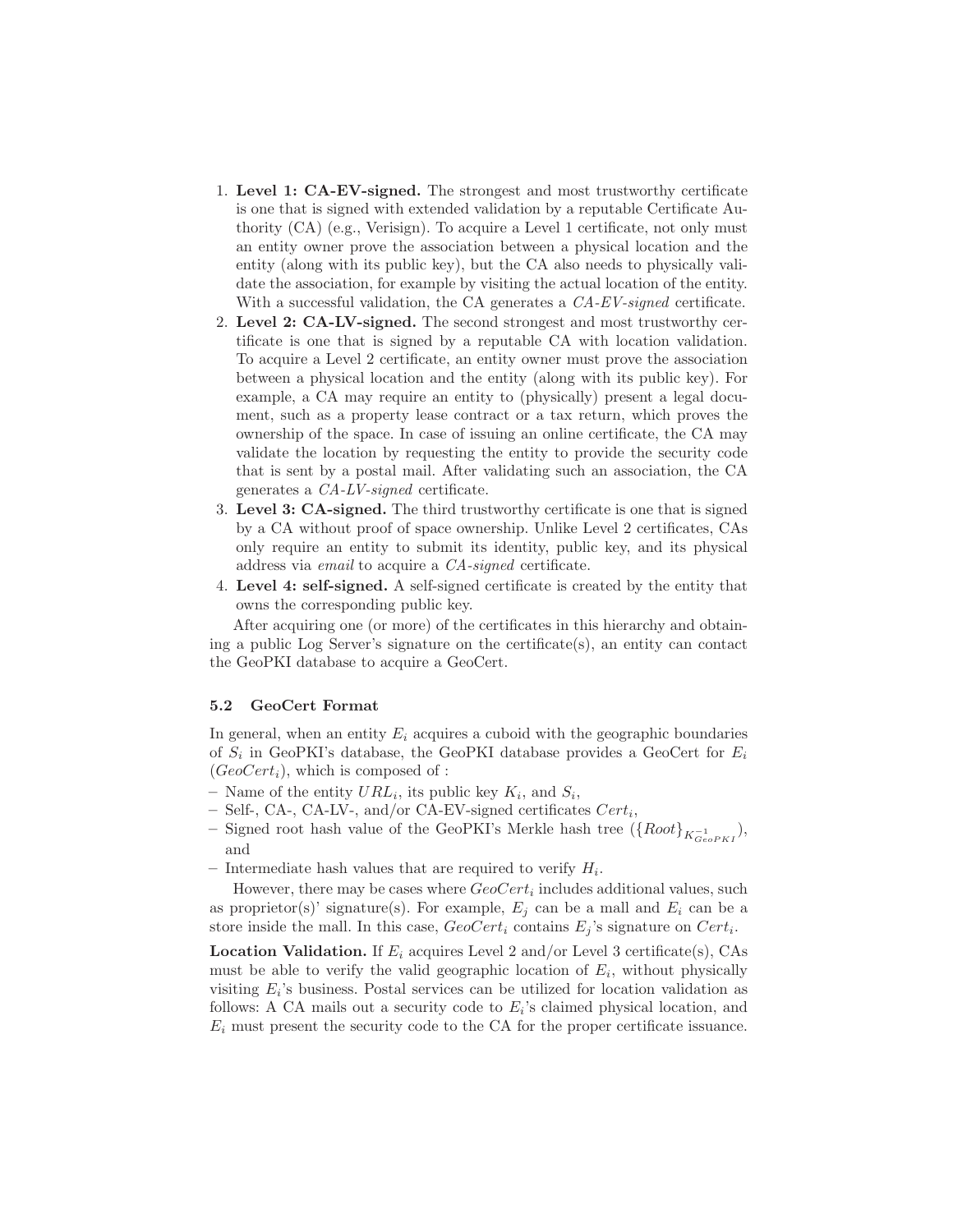

Fig. 4. Merkle hash tree of a mall. To validate the legitimacy of an ATM inside a mall, the certificate database provides a set of minimum hash values (shown in dark circles).

#### 5.3 Certificate Lifecycle

We now describe how the GeoPKI database is modified to accommodate changes.

**Insertion.** To register a new certificate for the physical space  $PS_x$  to the existing  $k$ -d tree T,  $PS_x$ 's area boundary values (in GPS coordinates) are first translated to the geocentric Cartesian coordinates  $S_x$ . Then,  $S_x$  is compared with  $S_0$  and follows  $ptr_x^l$  if  $S_x \in N_{x0}$ , or follows  $ptr_x^r$  if  $S_x \in N_{x1}$ . The search continues down the tree until the leaf node containing  $S_x$  is reached. If this leaf node's location boundary requires further split to fit  $S_x$ , this leaf node continues subdividing until the divided cube is small enough to fit  $S_x$  only. Then, that leaf node's values are updated with the new GeoPKI certificate information as described in Assignment in Section 4.

Validation. Inserting a certificate into the k-d tree does not guarantee the validity of the item since an attacker can claim a victim's business space and insert its own self-signed certificate. To mitigate such an issue, we suggest applying a cooling period, during which newly-posted certificates are suspended for some time period (e.g., 1 week) until they become publicly available. During this cooling period, any valid entity that discovers bogus certificates for its own address space can request their revocation (described below). For example, after x inserts its certificate for  $PS_x$ , its certificate can be grayed out (or made invisible) in the database; only when no other entity has provided another certificate does the certificate database (e.g., Google Maps) publicize  $x$ 's certificate.

Update. If the values of a leaf node change, as would occur with a new public key, then the node value must be updated. Similar to insertion, updates require searching down the k-d tree until the leaf node to be updated is reached, and the values of the leaf node are updated.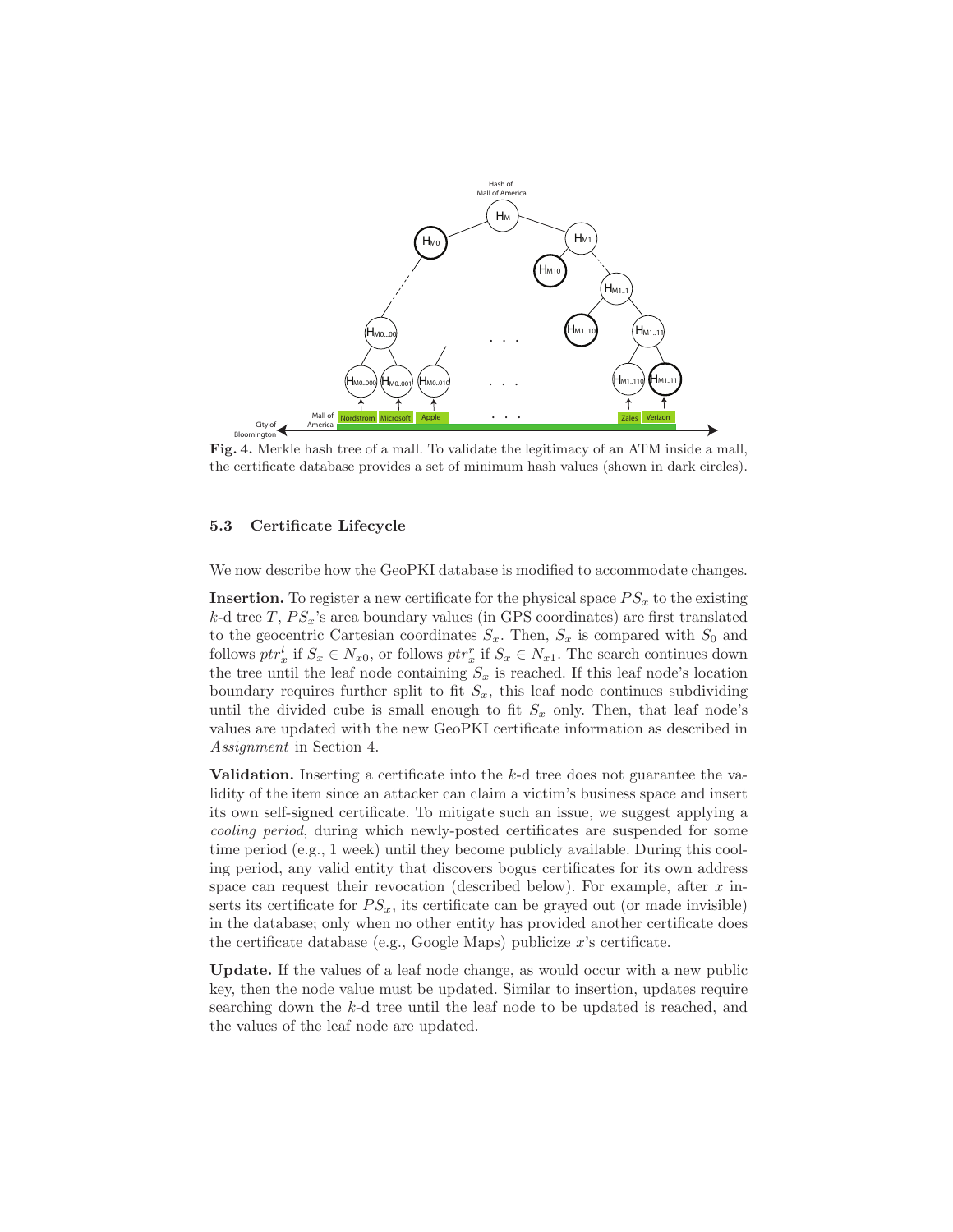Lookup and verification. Alice wants to verify that a diamond store inside a mall, such as Zales, is indeed legitimate. Assuming that Alice's mobile phone can acquire the GPS coordinates of her location (using IPS) and access the application to transfer the GPS coordinates to the geocentric Cartesian coordinates, Alice's browser can search down the  $k$ -d tree  $T$  to reach a node for the mall. This node will contain  $ptr_M$  for the mall's own k-d tree, where Zales's physical space is specified. Upon successfully reaching the leaf node of  $M$  for the shop, the browser can acquire Zales's certificate.

To verify the public key of this shop, M provides  $Geocert_{Zales}$ , which contains a signed root hash value and the intermediate hash values to verify  $H_{Zales}$ . More specifically, to verify  $H_{Zales}$ , which is  $H_{M1..110}$  in Figure 4, k-d tree M provides the following hash values:  $H_{M1..111}$ ,  $H_{M1..10}$ , ...,  $H_{M10}$ ,  $H_{M0}$ , and  $H_M$ ). Then, Alice verifies if

$$
H(H_{M0}||(H_{M10}||(...||(H_{M1..10}||(H_{Zales}||H_{M1..111})||H_{M1})...))) = H_M \tag{1}
$$

If Alice knows the mall's public key, she can successfully authenticate that Zales's entry in  $k$ -d tree M is legitimate should the verification succeed. If she does not know the mall's public key in advance, she can verify with additional hash values from T along with the signed root hash value, since her browser already knows the public key of the GeoPKI database.

As an alternative, Zales can regularly contact the GeoPKI database (e.g., once a day) to acquire the minimal intermediate hash values along with the signed root hash value, and provide them along with its certificate while establishing a SSL/TLS session. In this case, the browser can validate  $Cert_{Zales}$ without directly contacting the GeoPKI database.

Revocation. In some situations, certificates will need to be revoked, for example when  $PS_x$  is incorrectly acquired by an entity (i.e., attacker) besides x. In that case, x can reacquire  $PS_x$  by obtaining a stronger certificate from the trust hierarchy as mentioned in Section 5.1. For example, if the current certificate for  $PS_x$  is self-signed (Level 4), x can revoke it by obtaining a CA-signed (Level 3), CA-LV-signed (Level 2), or CA-EV-signed certificate (Level 1). If the current certificate for  $PS_x$  is a CA-LV-signed certificate (Level 2), this indicates that either the attacker successfully crafted an illegal document that binds  $PS_x$  to the attacker, or the CA was compromised. In this case,  $x$  can revoke the malicious certificate by acquiring a Level 1 certificate. If the current certificate is Level 1, this indicates that the issuing CA must have made a validation error, and may face legal actions. In this case,  $x$  can revoke the incorrect certificate by acquiring multiple Level 1 certificates from *reputable* CAs.

#### 6 Security Analysis

In this section, we describe how GeoPKI achieves the desired properties as mentioned in Section 2.1.

Correct location-to-certificate association. GeoPKI's goal is that only the genuine owner of the space can associate her certificate with that space. Consider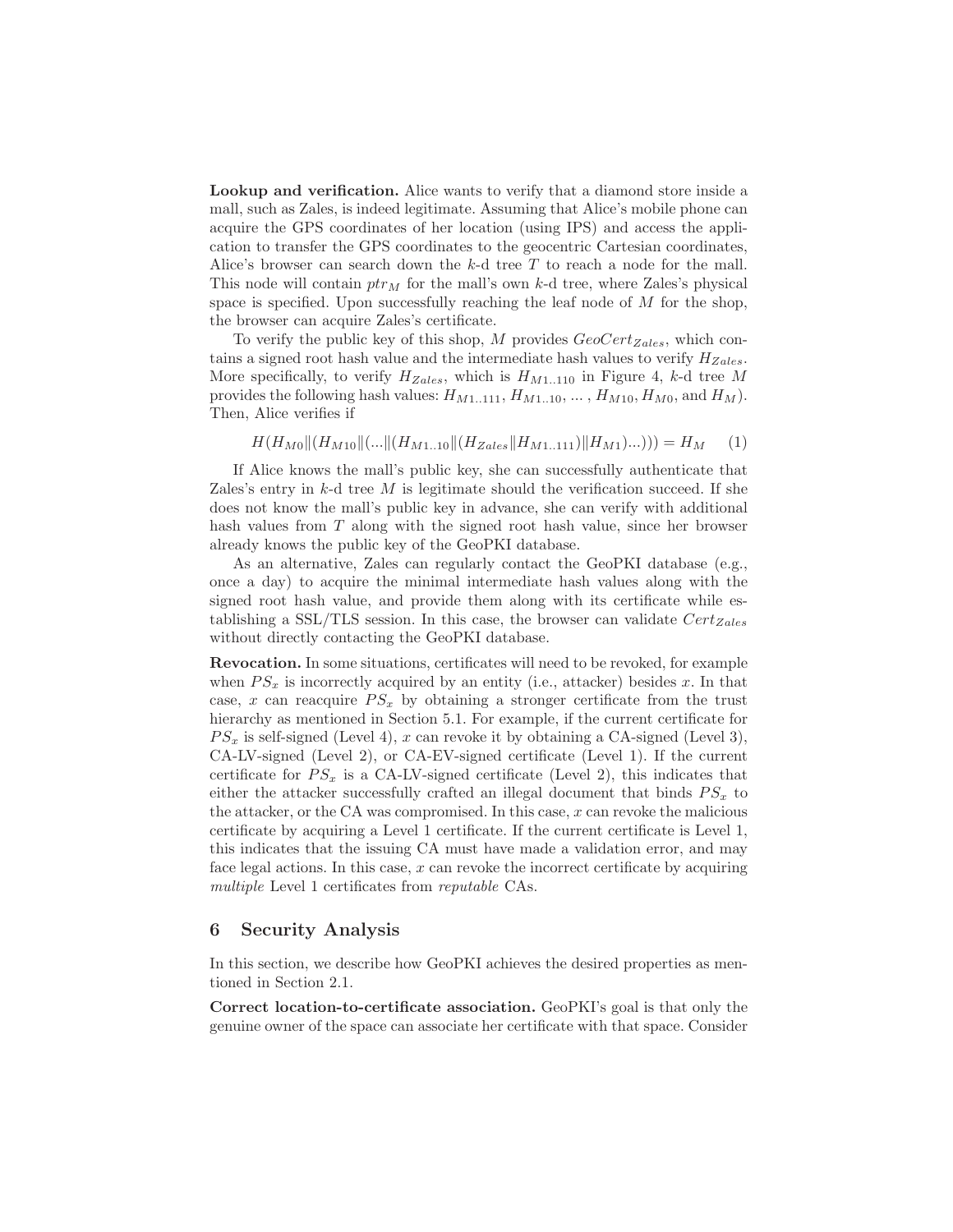a scenario in which an attacker, Mallory, claims that some geographic location  $L_A$ corresponds to its own fraudulent resource  $R_M$ , when indeed  $L_A$  is the address for victim Alice's resource  $R_A$ . For example, Mallory can attack Alice's authentic Bank of the West by creating a mimicking website with the URL https: //www.bankofthevvest.com (instead of https://www.bankofthewest.com [4]) and claim that its location is a real Bank of the West branch. Mallory was able to obtain a certificate  $Geocert_M$  that binds her key  $K_M$  and the geographic location of the real Bank of the West branch  $L_A$  to Mallory's resource  $R_M$ . When Alice realizes that her address has been acquired by someone else, she can take one of the following actions, depending on the type of certificate that Mallory obtained:

- If  $GeoCert_M$  contains a self-signed certificate (Level 4), Alice can re-claim  $L_A$  by getting at least a Level 3 certificate (i.e., CA-signed, CA-LV-signed, or CA-EV-signed). Since Alice provides a stronger certificate, GeoPKI revokes  $GeoCert_M$  and accepts  $GeoCert_A$ , validating that  $L_A$  is  $R_A$ 's physical location.
- If  $Geocert_M$  contains an CA-signed certificate, this indicates that Mallory emailed the CA requesting that  $L_A$  be associated with her key  $K_M$ . In such a case, Alice can acquire a CA-LV-signed or CA-EV-signed certificate  $GeoCert_A$ , and GeoPKI will accept  $GeoCert_A$  over  $GeoCert_M$  based on the level of the certificate strength.
- If  $GeoCert_M$  contains a  $CA-LV$ -signed certificate, this indicates that Mallory successfully demonstrated some legal document to the CA. In such a case, either Mallory was able to obtain an illegally crafted document, or the CA was compromised. To resolve the conflict, Alice can acquire a  $CA$ -EV-signed certificate, which will revoke  $Geocert_M$ .
- If  $Geocert_M$  contains a  $CA$ -EV-signed certificate, Alice can acquire CA-EVsigned certificates from *multiple*, *uncompromised* CAs. Since multiple certificates indicate that  $L_A$  is for Alice's resource, GeoPKI will revoke  $GeoCert_M$ and accept Alice's certificates. However, the CA-EV-signed certificate requires a significant amount of validation and documentation, and the adversary most likely will leave behind significant evidence which Alice can use to take legal action. Moreover, the issuing CA must have made a validation error, and may face legal action.

As a result, GeoPKI eventually provides the correct certificate for the location  $L_A$  that users can trust.

Response integrity. GeoPKI provides globally consistent query replies by using the Merkle hash tree. Whenever Bob queries the GeoPKI database, he receives not only the requested certificate, but also the root of the hash tree and the intermediate hash values for an integrity check. As a result, two different queries for the same set of coordinates will always yield the same correct response, assuming that the database has not been updated between the queries.

Available querying of 3D space. GeoPKI utilizes the k-d trees for the efficient query and retrieval of digital certificates associated with 3D spaces. By utilizing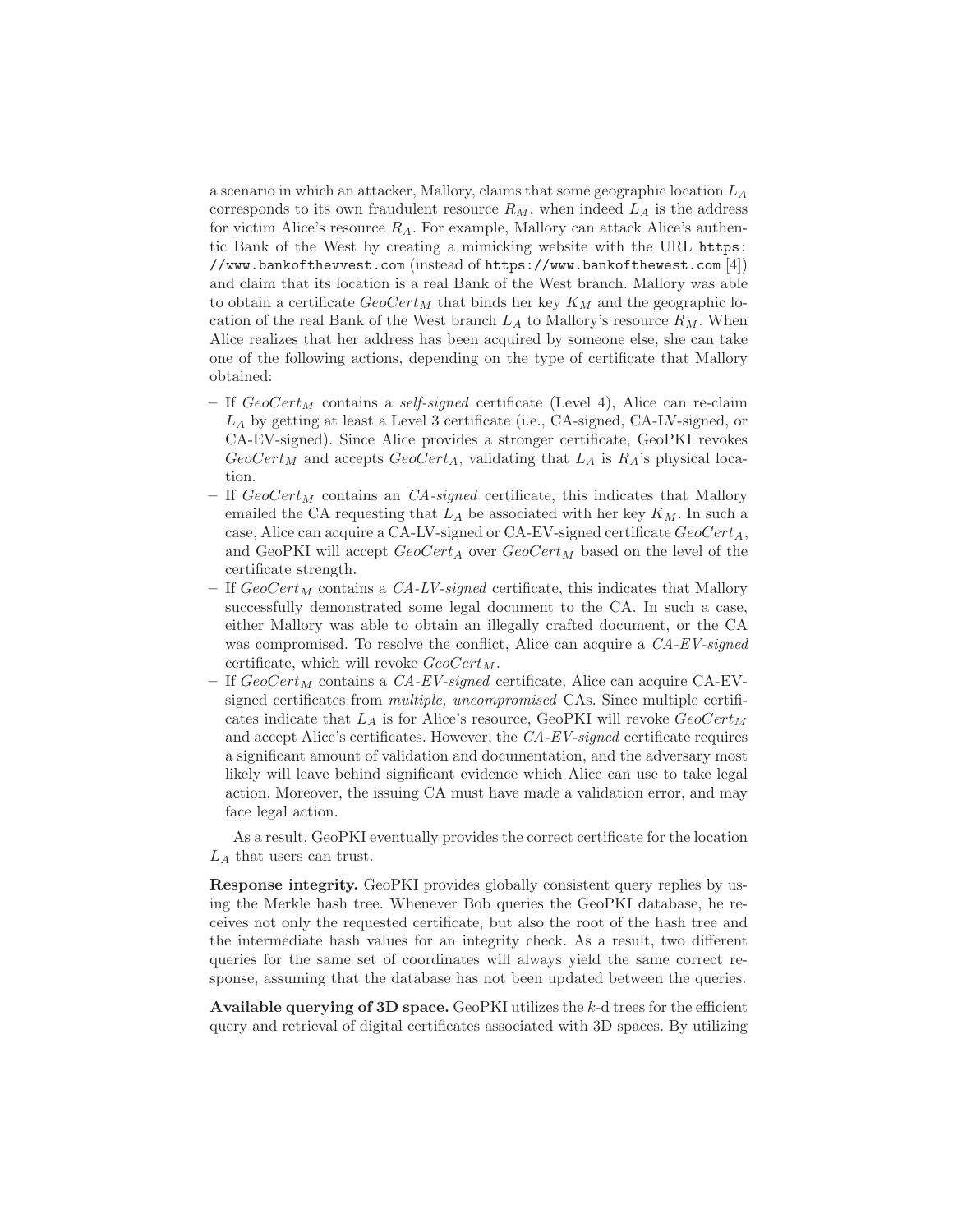current map operators or large-scale Internet businesses to host the GeoPKI service, GeoPKI can ensure availability while mitigating DDoS attacks.

**Efficient validation.** By combining  $k$ -d trees with Merkle hash trees, GeoPKI enables users to efficiently validate GeoCerts. Furthermore, the spatial ordering within  $k$ -d trees enables the efficient validation of non-existing entries as follows: the GeoPKI database only needs to search down a branch where the queried coordinate resides, and when it does not correspond to either of the two leaf nodes, the database confirms that the query is for a non-existing entry.

## 7 GeoPKI Overhead Analysis

In this section we analyze the overhead of GeoPKI. Because of the availability of information, we consider the businesses or physical entities within the U.S. However, the analysis can be readily extended to other countries given the required data. We evaluate GeoPKI overhead on three base parameters: size of the GeoPKI tree structure, certificate size, and verification overhead.

Size of the GeoPKI structure. To evaluate the size of GeoPKI's 3D data structure to index U.S. businesses, we use the estimated number of physical resources that are within the U.S. As of March 2012, 20 million businesses have been registered in the U.S.<sup>5</sup>

To compute the approximate depth of the tree, we create a cube around the whole globe with the length of the side equal to the diameter of the earth  $(12756km)$ . We use the approach discussed in Section ?? to generate the 3D data structure to store all the entities' certificates. We consider a representative business size as  $12m \times 12m \times 3m$ . Since a cube with width of approximately  $12m$  is given by  $log_2(12756000/12) = 20$ , the approximate tree depth given the three dimensions is  $3 \cdot 20 = 60$ .

With depth  $d = 60$ , a binary tree would contain  $2^{60}$  leaf nodes. However, most nodes would be empty. For computing an upper bound on the number of nonempty hash tree nodes, we consider 20 million randomly distributed businesses, and with  $d = 60$ , we use the formula deduced in prior work [10] to calculate the expected number of nodes  $(N)$  in the  $k$ -d tree:

$$
N = \sum_{i=1}^{d} 2^{i} \pi (2^{d-i}, b, 2^d) (1 - \pi (2^d - i, b, 2^d - 2^{d-i}))
$$

where  $b$  is the number of leaf nodes,  $d$  is the depth of the tree, and

$$
\pi(a,r,n) = \prod_{i=0}^{r-1} \frac{n-a-i}{n-i}
$$

where  $\pi(a, r, n)$  is the probability that a number of leaves are empty after randomly choosing r leaves among n leaves  $(\pi(a, r, n) = 0 \text{ if } n - r < a).$ 

 $^5$  http://www.uscompanydatabase.com/database\_us.aspx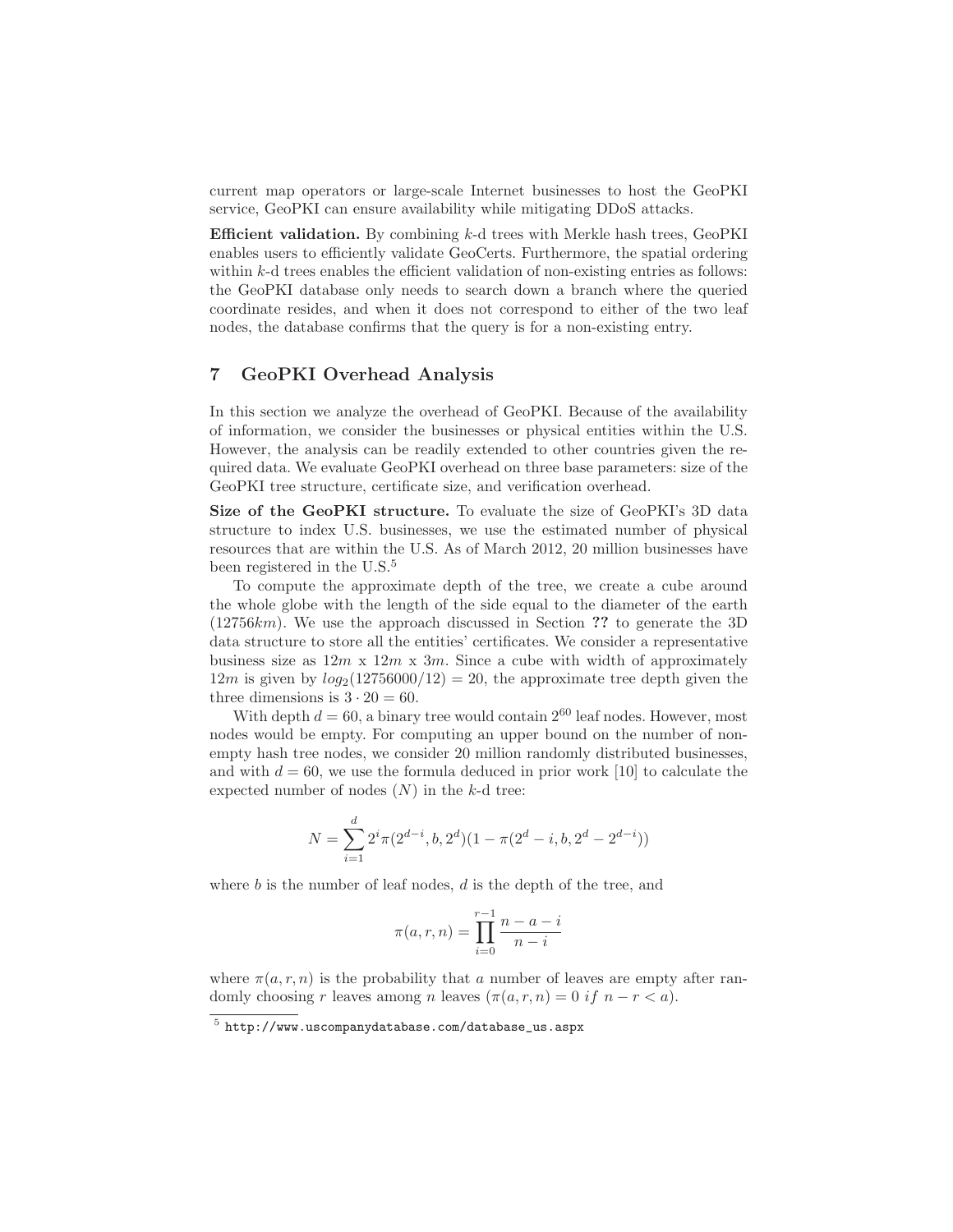Based on these estimates, the expected number of nodes the k-d tree will have is approximately  $557 \cdot 10^6$ .

Approximate size of the GeoPKI database. Each leaf node in the GeoPKI database contains a name, a public key, coordinates of the cube, a certificate, and a hash of the certificate.

The minimum length of an RSA public key recommended for use today is 2048 bits. Thus, the public key and a signature amount to  $2 \cdot 2048 = 4096$  bits.

If we represent each dimension of the coordinates of the cube and distance measurements from all the three surfaces of the cube by 30 bits each (to achieve about .1 meter of resolution), then it requires 90 bits to store the coordinates of the cuboid and 30 bits for the cube dimensions.

Assuming 256 bits for a hash value and 128 bytes for the name, time stamps, etc., the approximate size of a leaf node is approximately  $4096/8 + 120/8 +$  $256/8+128 \approx .7$  Kbytes. Consequently, the 20 million businesses' nodes will only require about 14 Gbytes to store, without considering additional opportunities for compression.

Verification overhead. We measure the number of hashes as well as the number of digital signatures that have to be computed by the client to verify a GeoCert. Since the GeoPKI's k-d tree has approximately 60 levels, the total verification overhead requires 60 hash function computations and one digital signature verification. Conservatively, considering a hash function computation to require  $1\mu s$  and a 2048-bit RSA digital signature verification to require about  $1ms$ , the total verification time is still close to  $2ms$ , as the hash function computation is dominated by the verification of the CA signature and the GeoPKI signature on the Merkle hash tree root.

## 8 GeoPKI Applications

In this section, we describe how GeoPKI can assist people to verify an online resource based on trust in a physical space. More specifically, a user trusts that the physical space where she is currently standing is indeed the correct physical space of an institution. Consider the case of an airport, a university, or a bank. It would be exceedingly challenging for an adversary to construct a fake airport, for example. In cases where the user can trust the physical space, she can also trust that the owner of the space has registered its space with GeoPKI. Consequently, trusting the space and the corresponding GeoCert enables the user to establish trust in online resources. We demonstrate this with two applications, for which trust establishment without GeoPKI would be challenging.

Evil twin attack. Fake wireless access points (AP) mounted by hackers have been found at airports in Los Angeles, Atlanta, New York, and Chicago.<sup>6</sup> An attacker can set up a fake AP with the same Service Set IDentifier (SSID) as a legitimate AP at some nearby free hotspot (e.g., airport, cafe, hotel, library, etc.).

 $^6$  http://www.metrowestdailynews.com/x282695013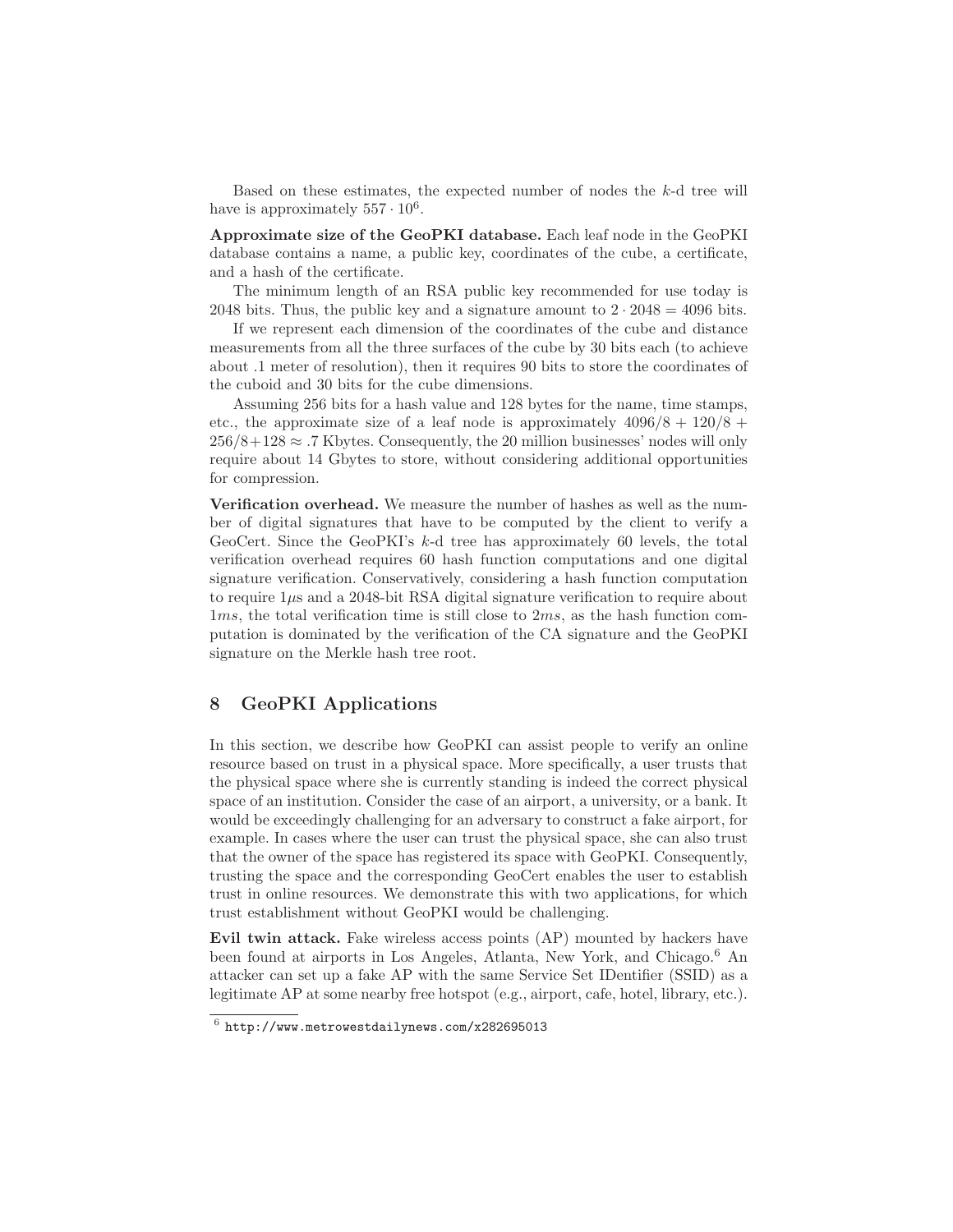The attacker can position the evil-twin AP to be physically close to users, thus trumping the legitimate AP with a stronger signal. As a result, users' machines likely associate with the evil-twin AP.

GeoPKI can help prevent such attacks. When 802.11x is used with EAP-TLS, for example, the authentication server's public key can be authenticated using GeoPKI, where either the authentication server itself has a GeoCert that is associated with the space, or a hierarchy of certificates is associated with the space, as described earlier in the paper. In both cases, the AP needs to pass all certificate validation information to the client, including hash tree values, the signed root value, and potentially other GeoCerts along with their required verification information.

In other authentication environments, the user's browser is redirected to a web page hosted by an authentication or paywall server, where the user needs to enter authentication credentials. In this case, an adversary controlling an eviltwin AP can present a fraudulent site to steal the user's credit card or login credentials. The paywall can again obtain a GeoCert, which the client browser can then validate. Another option is for the larger space (such as the university, corporation, or airport) to obtain a GeoCert and digitally sign the certificates of a paywall or authentication server. Again in this case, the server needs to pass all required information to the client to validate the certificate, and in some cases, a hierarchy of GeoCerts and hash tree nodes may also be required for validation.

Impersonation attack. An attacker can impersonate a website to trick users into entering their personal information. For example, a new student who attempts to establish a SSL session with his university authentication server on campus can avoid logging into the impersonated webpage with GeoPKI as follows: the authentication server provides the university's GeoCert that signs the server's certificate. As a result, the browser accesses the GeoPKI database, acquires intermediate hash values, verifies the legitimacy of the university's Geo-Cert, and validates the server's certificate using the university's public key.

## 9 Related Work

We are not aware of other work that proposes a geographic PKI, which uniquely associates certificates to 3D spaces. We will thus discuss the most closely related work of which we are aware.

Pala et al. propose to embed coordinates in a temporary proxy certificate issued by a user's mobile device [9], which can be used by a server for controlling user access. In GeoPKI, a spatial database is used to associate a public key with a space, which is a different model achieving different security properties.

To address the issuance of bogus X.509 certificates, Sovereign Keys [5] and Certificate Transparency [1] have been developed to make all registered certificates publicly visible, thus creating accountability for CAs. These proposals, however, do not advocate the use of spatial certificate lookup.

In integrity regions [13], an access point continuously sends out the local certificate on a specially encoded jamming-resilient channel, whereby devices can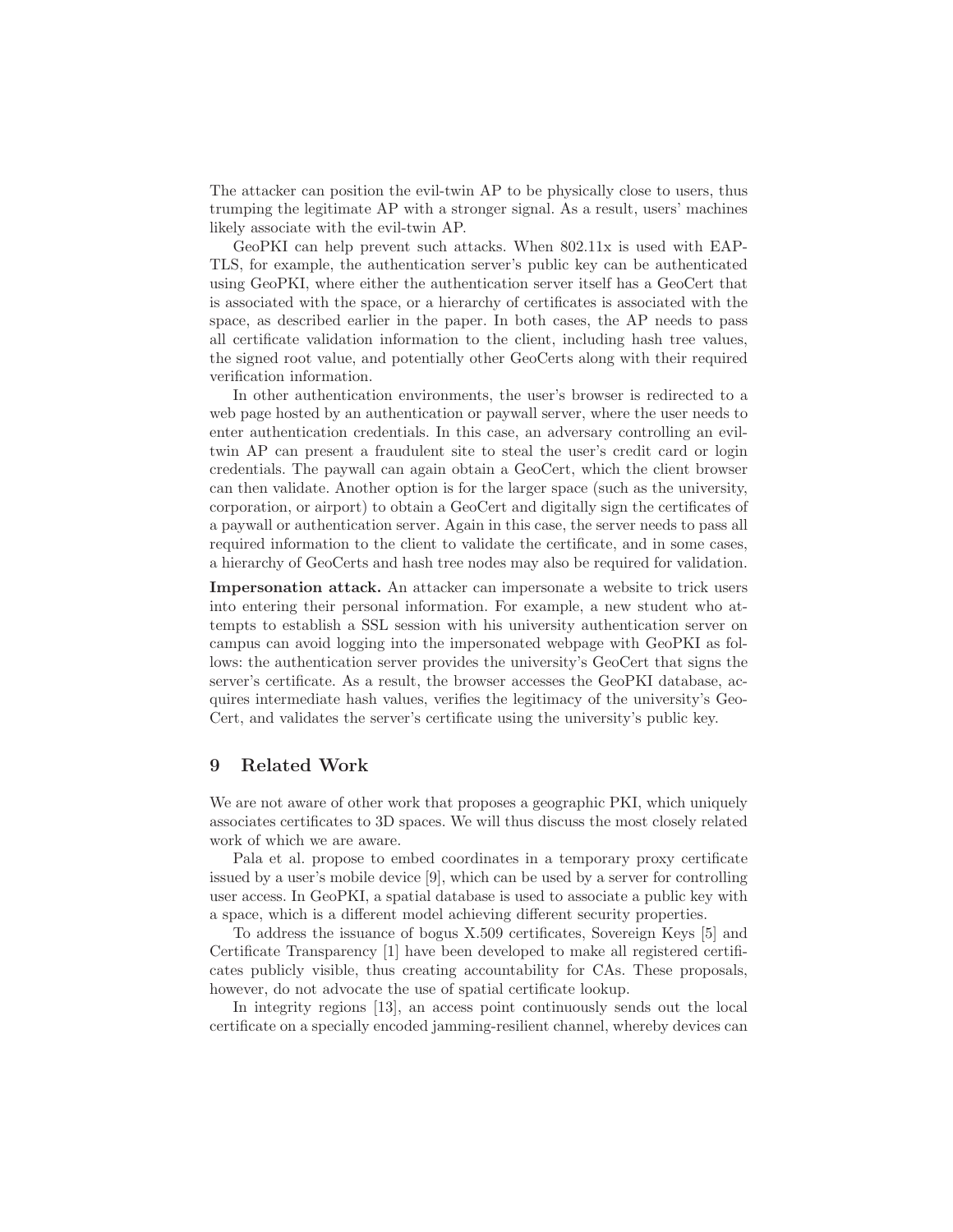learn the local key. GeoPKI is a more general approach, providing more flexibility without requiring a special communication primitive, and also enabling spatial hierarchies and providing accurate delineation of spaces. Finally, GeoPKI could also be used remotely, assuming that the user has sufficient evidence about the space, for example by a past visit to that space.

## 10 Conclusion and Future Work

Our core goal in this paper is to provide automated verifiability of online resources connected to physical spaces. Our key insight is that trusted physical space can provide accountability for online resources, assuming the presence of the mechanisms described in this paper.

GeoPKI leverages a global certificate integrity service, in line with proposed systems such as Sovereign Keys [5] and CA Transparency [1]. In addition to the append-only and global visibility of all actions of these systems, GeoPKI also requires efficient coordinate-based certificate lookup services.

Once the utility of these ideas are established, much future work is needed to transition them into practice. First, details on how to encode GeoPKI information in a certificate and applicability with existing systems needs to be studied. An important area of further study is a better space verification mechanism, which prevents registration of a space that nobody owns – quite possibly hierarchical space allocation would help in this case, such that space registrations need to be approved by city, which itself needs to be approved by state, country, etc. Once deployed, additional applications could benefit from GeoPKI, and possibly new unexpected uses will emerge.

We anticipate that this paper will help researchers perceive how a GeoPKIlike infrastructure can enhance usability for establishing trust in online resources associated with physical spaces.

## 11 Acknowledgments

We would like to thank Payas Gupta for his help in finding applications for GeoPKI and for his help with the evaluation. We also thank the anonymous reviewers for their helpful suggestions.

This research was supported by CyLab at Carnegie Mellon under grants DAAD19-02-1-0389, and W911NF-09-1-0273 from the Army Research Office, by support from NSF under awards CCF-0424422 and CNS-1040801. The views and conclusions contained here are those of the authors and should not be interpreted as necessarily representing the official policies or endorsements, either expressed or implied, of ARO, CMU, NSF or the U.S. Government or any of its agencies.

## References

1. Certificate authority transparency and auditability. http://www. certificate-transparency.org, 2011.